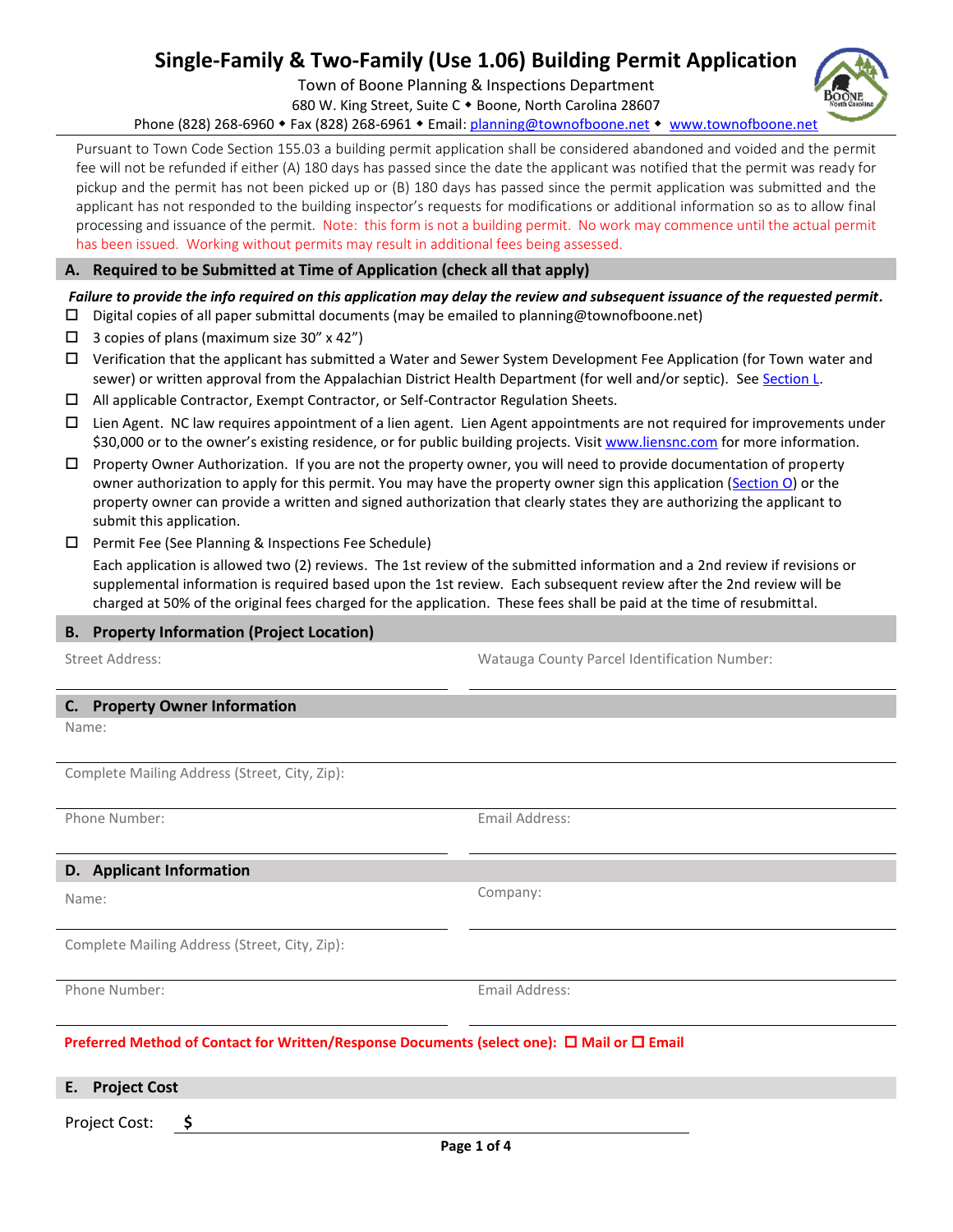## <span id="page-1-0"></span>**F. Detailed Description of Project**

## **G. Building Information**

| $\Box$ New Construction $\Box$ Addition $\Box$ Renovation/Remodel<br>Project Type |                  |                                                 |                  |           |                                                                                                                      |                               |
|-----------------------------------------------------------------------------------|------------------|-------------------------------------------------|------------------|-----------|----------------------------------------------------------------------------------------------------------------------|-------------------------------|
| <b>Total Square Footage:</b>                                                      |                  |                                                 |                  |           |                                                                                                                      |                               |
| Number of Stories:                                                                |                  |                                                 |                  | Proposed: | <u> 1980 - Jan Samuel Barbara, prima a prima a prima a prima a prima a prima a prima a prima a prima a prima a p</u> |                               |
| <b>Building Height:</b>                                                           | Current:         | <u> 1990 - Johann Barbara, martin a</u>         |                  |           |                                                                                                                      |                               |
| Number of Units:                                                                  | Current:         |                                                 |                  |           |                                                                                                                      |                               |
| Number of Bedrooms:                                                               | Current:         |                                                 |                  | Proposed: |                                                                                                                      |                               |
| H. Electrical Information                                                         |                  |                                                 |                  |           |                                                                                                                      |                               |
| □New Electrical Service<br>amps                                                   |                  |                                                 |                  |           |                                                                                                                      |                               |
| □Electrical Service Change                                                        | From             | amps to                                         |                  |           |                                                                                                                      | amps                          |
| □ Other electrical work (as described in <b>Section F)</b>                        |                  |                                                 |                  |           |                                                                                                                      |                               |
| <b>Plumbing Information (if applicable)</b><br>$\mathbf{l}$ .                     |                  |                                                 |                  |           |                                                                                                                      |                               |
| □New Water Heater                                                                 |                  | Gallons<br><u>a sa salawang pangangang pang</u> |                  |           |                                                                                                                      | Fuel Type                     |
| □Water Heater Change                                                              |                  | Current Gallons [1989]                          |                  |           | Proposed Gallons                                                                                                     | □Electric or<br>$\square$ Gas |
| $\Box$ Other plumbing work (as described in Section F)                            |                  |                                                 |                  |           |                                                                                                                      |                               |
| J. HVAC Information (if applicable)                                               |                  |                                                 |                  |           |                                                                                                                      |                               |
| □New HVAC                                                                         |                  | Ton/BTU                                         |                  |           |                                                                                                                      |                               |
| □HVAC Change                                                                      |                  | Ton/BTU to                                      |                  |           | Ton/BTU                                                                                                              |                               |
| □ Other HVAC work (as described in Section F)                                     |                  |                                                 |                  |           |                                                                                                                      |                               |
| Current Type of System                                                            | □Boiler          | □Heat Pump                                      | $\Box$ Furnace   | □Other:   |                                                                                                                      |                               |
| Proposed Type of System                                                           | □Boiler          | □Heat Pump                                      | $\Box$ Furnace   | □Other:   |                                                                                                                      |                               |
| <b>Current Fuel Type</b>                                                          | $\square$ LP Gas | □Natural Gas                                    | <b>DElectric</b> | □Other:   |                                                                                                                      |                               |
| Proposed Fuel Type                                                                | $\square$ LP Gas | □Natural Gas                                    | <b>DElectric</b> | □Other:   |                                                                                                                      |                               |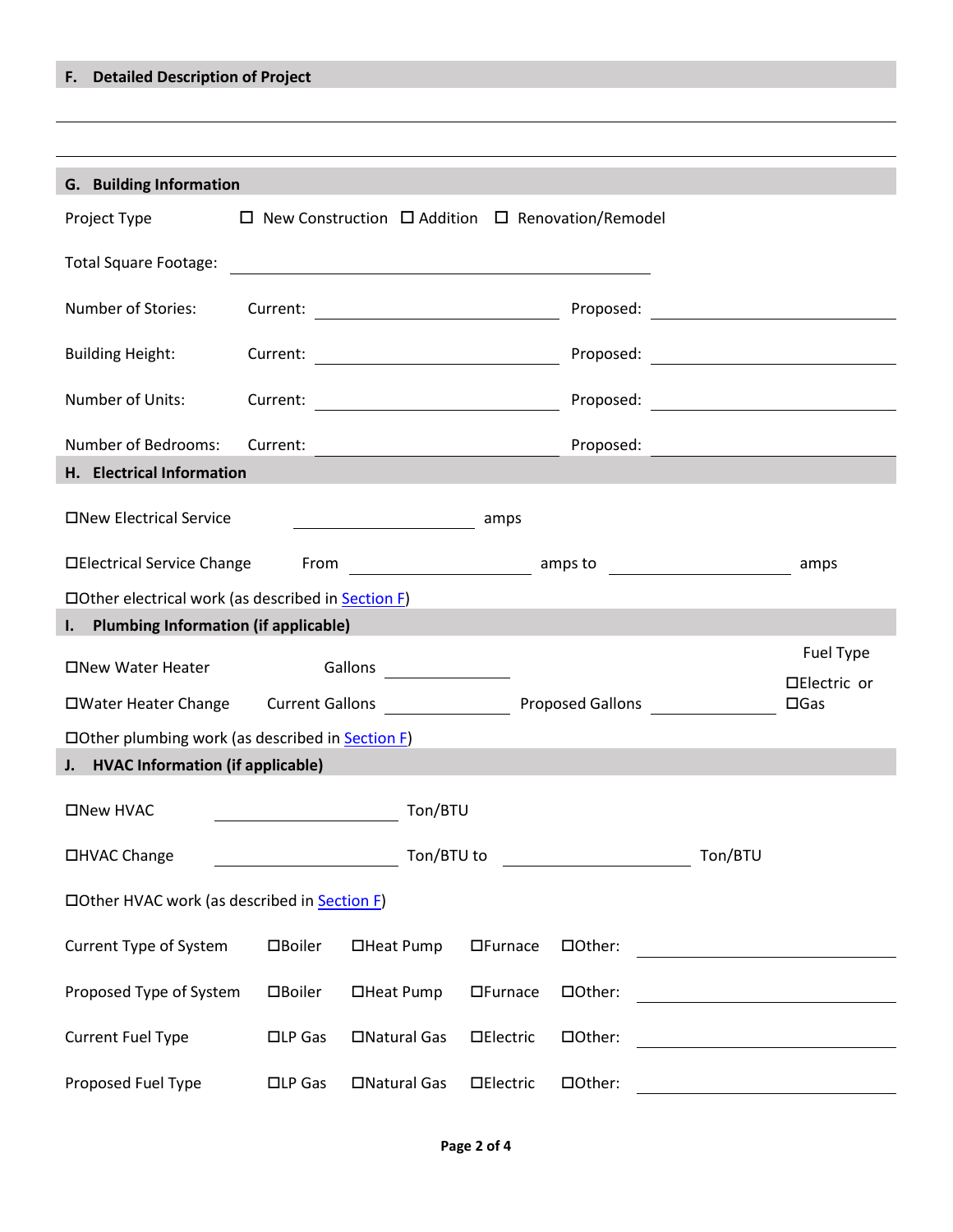<span id="page-2-0"></span>

| K. Gas Information (if applicable)                                                                                                                                                       |                  |                 |                      |                                                                            |  |  |  |
|------------------------------------------------------------------------------------------------------------------------------------------------------------------------------------------|------------------|-----------------|----------------------|----------------------------------------------------------------------------|--|--|--|
| □Natural Gas<br>$\square$ LP Gas<br>Is this a gas conversion?<br>$\Box$ Yes or $\Box$ No<br>List all vented appliances to be connected:<br>List all unvented appliances to be connected: |                  |                 |                      | Carbon monoxide detectors are<br>required for fuel operated<br>appliances. |  |  |  |
| <b>Water &amp; Wastewater Utility Information</b>                                                                                                                                        |                  |                 |                      |                                                                            |  |  |  |
| $\square$ Town:                                                                                                                                                                          |                  |                 | $D$ Private:         |                                                                            |  |  |  |
| □Water and/or □Sewer                                                                                                                                                                     |                  |                 | □Well and/or □Septic |                                                                            |  |  |  |
| M. Design Professional Information (list all design professionals involved in project)                                                                                                   |                  |                 |                      |                                                                            |  |  |  |
| Designer is an:                                                                                                                                                                          | $\Box$ Architect | $\Box$ Engineer | □Owner               | □Other:                                                                    |  |  |  |
| Name:                                                                                                                                                                                    |                  |                 | Company:             |                                                                            |  |  |  |
| Complete Mailing Address (Street, City, Zip):                                                                                                                                            |                  |                 |                      |                                                                            |  |  |  |
| Phone Number:                                                                                                                                                                            |                  |                 |                      | Email Address:                                                             |  |  |  |
| Additional Designer Information: If additional designers are involved beyond the 1 listed, please provide additional info on a separate sheet.                                           |                  |                 |                      |                                                                            |  |  |  |

### **N. Contractor Information**

*List all contractor types needed under this permit. All listed contractors must complete a Contractor Regulation Form. Project over \$30,000.00 require proof of Workers Compensation or proof that Workers Compensation is not required.*

| □General Contractor | □Electrical Contractor | □ Plumbing Contractor       | □HVAC Contractor          |  |
|---------------------|------------------------|-----------------------------|---------------------------|--|
| □ Gas Contractor    | □Fire Alarm Contractor | □ Fire Sprinkler Contractor | □Refrigeration Contractor |  |
|                     |                        |                             |                           |  |

Exempt General Contractor (project value < \$30,000.00 Owner (self) Contractor\*

*\*If you wish to act as an owner (self) contractor, you must complete an Owner Exemption Affidavit. You must own and occupy the property as your primary residence and/or business with no intention to rent, lease, sell, or gift the property within 12 months of completion of work.*